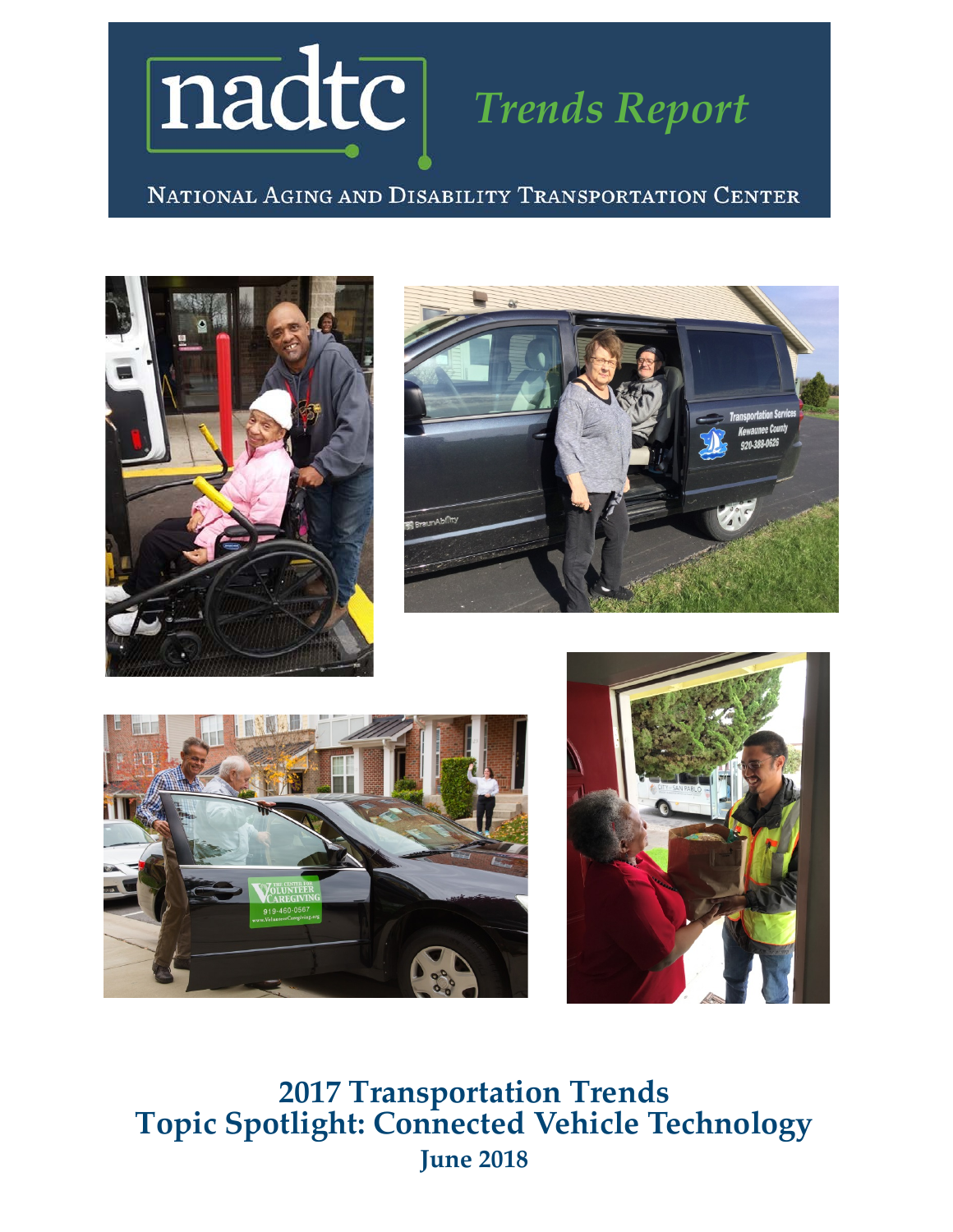#### Cover Photo Credits

*Top left: 8330 On the River/Poah Communities, Detroit, Michigan Top right: Kewaunee County Services, Kewaunee, Wisconsin Bottom left: The Center for Volunteer Caregiving, Cary, North Carolina Bottom right: Wallingford Committee on Aging, Inc., Wallingford, Connecticut*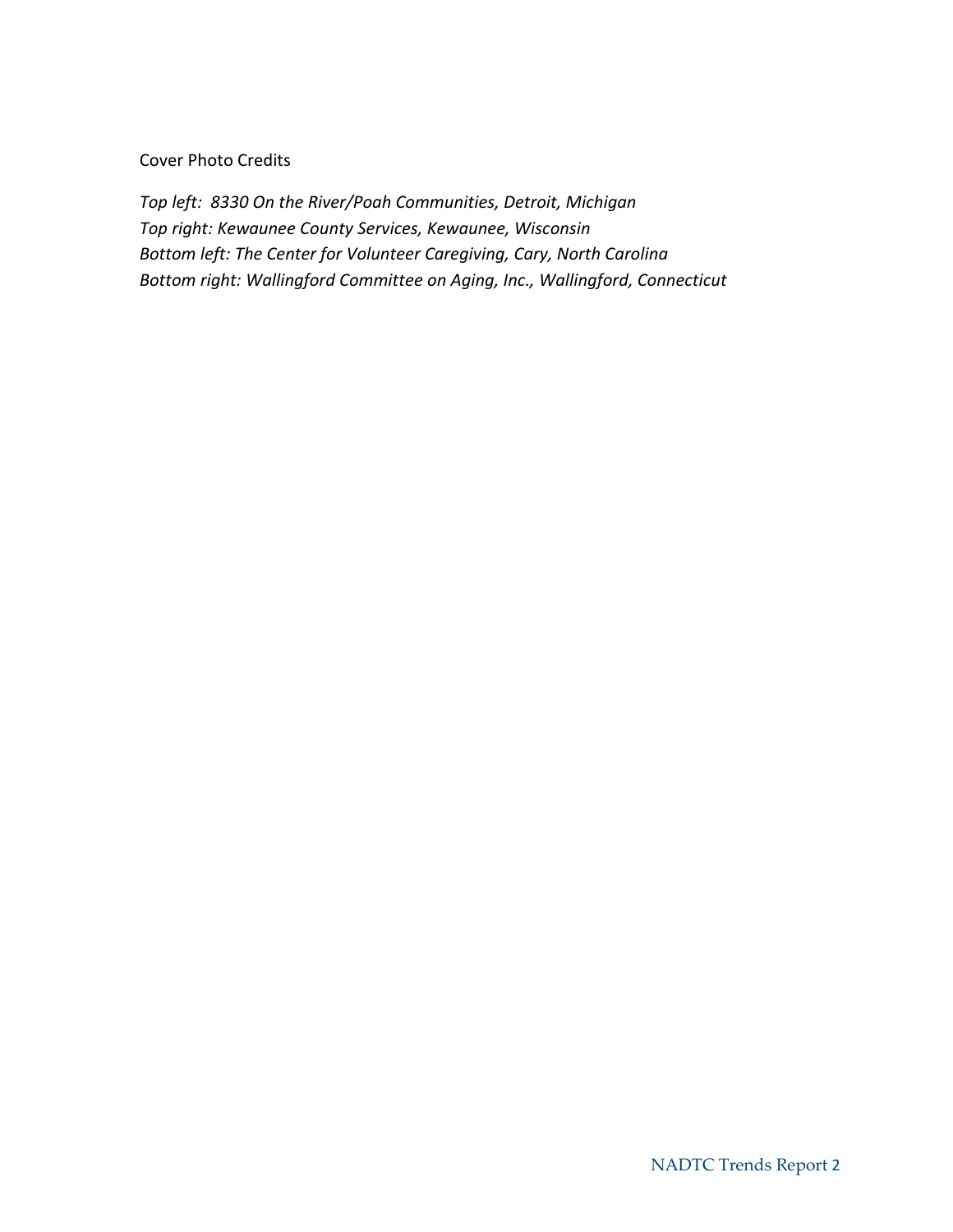## **Introduction**

The National Aging and Disability Transportation Center (NADTC) is pleased to present this Trends Report Topic Spotlight on Connected Vehicle Technology. Self-driving vehicles can be of great value and open up a new world for people with disabilities and older adults. Mitigating transportation obstacles for individuals with disabilities would enable new employment opportunities and save money in healthcare expenditures from missed medical appointments.

The Trends Report is divided into stand-alone information briefs that explore *significant issues that affect the availability of accessible transportation in communities.* Each brief includes case studies on how changes in transportation are being implemented in communities in the U.S., from large cities like Denver, to small towns on the Eastern Shore of Maryland.

2017's information briefs address:

- Americans with Disabilities Act No-Shows and Cancellations
- Americans with Disabilities Act Complaint Process
- Connected Vehicle Technology
- Real-Time Transit Technology
- Rural Travel Training
- Seamless Mobility

While the ADA can hardly be considered a "trending topic", NADTC regularly receives questions about how to implement ADA requirements. No-shows, cancellations, and the complaint process are topics frequently addressed by our technical assistance specialists. The technology and mobility briefs take a look at how the rapidly evolving world of technology is affecting safety, service efficiency, and customer information. Finally, the rural travel training brief gets back to basics with information on how small transportation systems with limited resources can make a difference through passenger instruction and peer-mentoring.

If you have questions about any Topic Spotlight or have a story to share from your community, reach out to us at (866) 983-3222 or emai[l contact@nadtc.org.](mailto:contact@nadtc.org)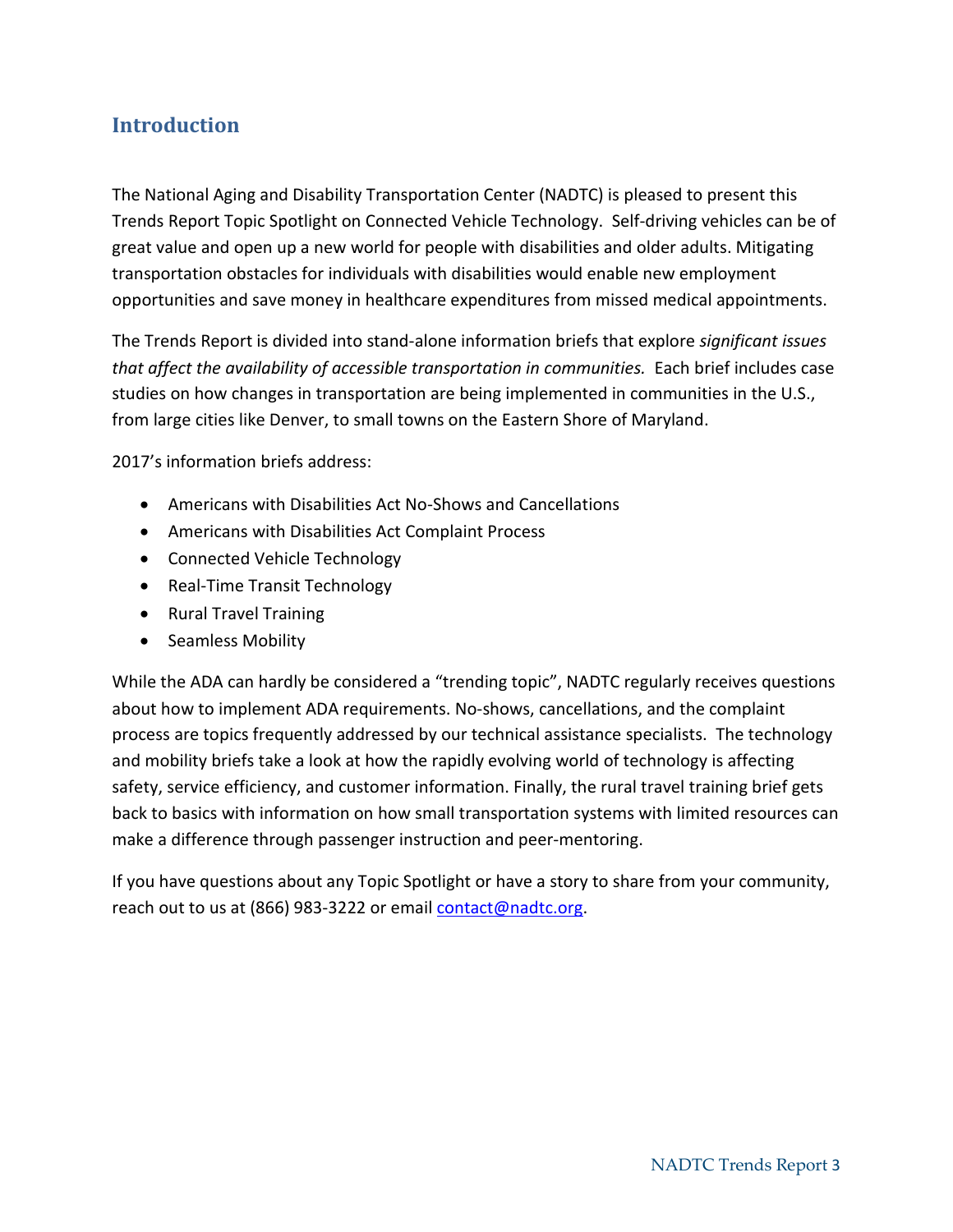# **Connected Vehicle Technology**

### **Introduction**

Self-driving vehicles can be of great value and open up a new world for people with disabilities and older adults. Autonomous vehicles began with Google's Self-Driving Car project, now called Waymo, which is an initiative to enhance mobility for all while providing safe, efficient, and affordable transportation. Although, vehicles are becoming more and more "smart" today with enhanced safety features, imagine the freedom to be able to simply get into a vehicle that's friendly for passengers with disabilities, program your route in a car that has been retrofitted to meet your personal challenges, and sit back and relax while the vehicle does the driving for you. Mitigating transportation obstacles for individuals with disabilities would enable new employment opportunities and save money in healthcare expenditures from missed medical appointments. This is in the context of the anticipated broader impacts of autonomous vehicles according to the Ruderman White Paper Self-Driving Cars and the Impact on People with Disabilities.

### **Challenges and Opportunities**

#### *What is a self-driving or autonomous vehicle?*

A fully autonomous vehicle is capable of sensing its environment and navigating without human input. This technology will allow cars to talk to one another (e.g., communicate whether they are accelerating, turning or braking and even tell other cars their final destination). The more



cars know what other cars are doing on the road, the more they can coordinate. Ultimately, we will have safer cars that can sense traffic and highway conditions far better than any single driver. So the question is, do we focus on individual self-driving vehicles or should we put more of a focus on autonomous shuttles that can move more people? Transportation access is especially important for people with disabilities and older adults, and

investment in public transportation is the alternative to the expense of retrofitting vehicles to accommodate individual needs.

*What is Connected Vehicle (CV) Technology?*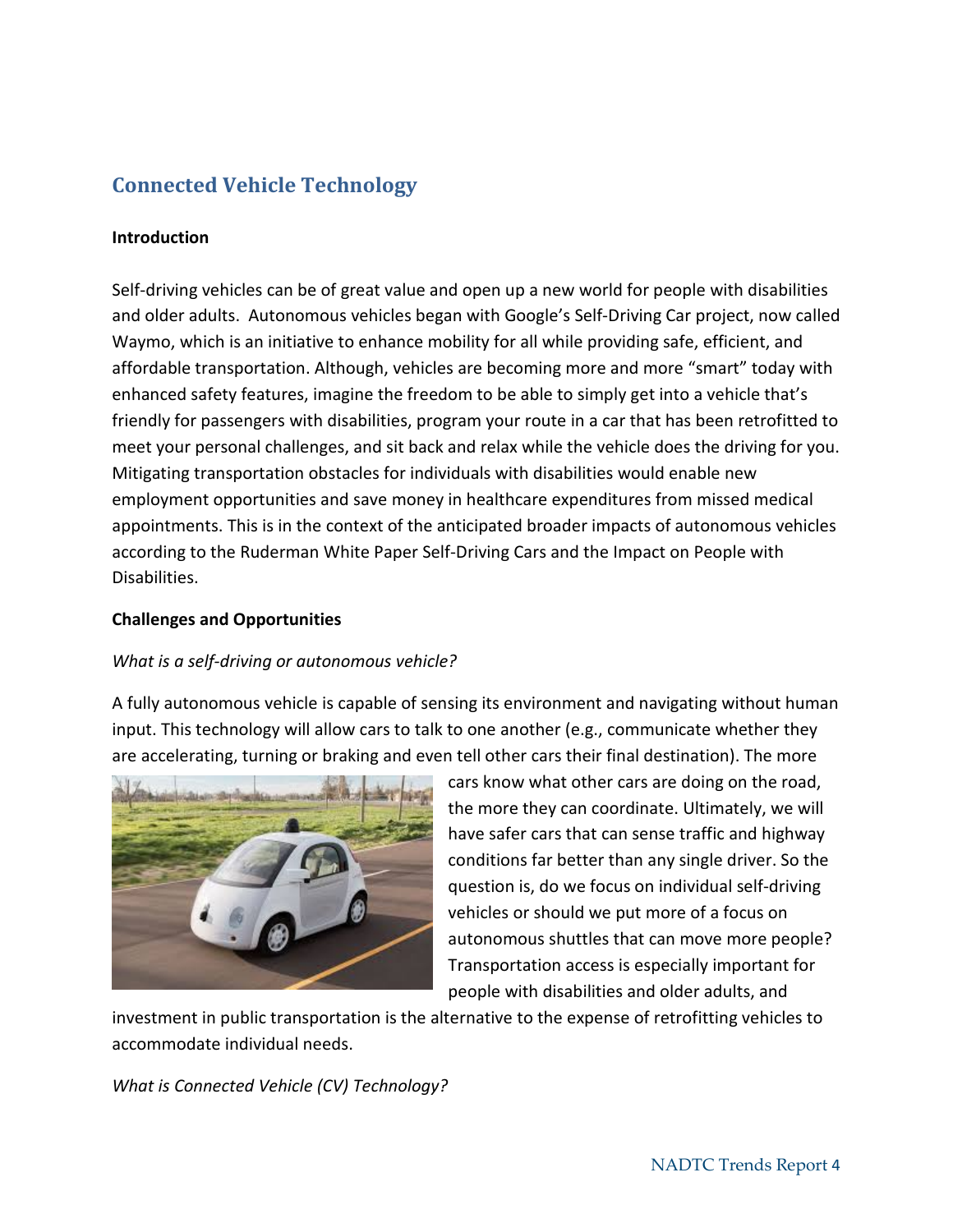Many auto manufacturers are currently working on some form of shared driverless bus that has Connected Vehicle Technology. It can be argued that the Connected Vehicle technology is safer than humans driving vehicles on the road because of the sophisticated network of wireless communication among the vehicles. With connected vehicle technology, vehicles will have the capability to communicate with infrastructure, road signs and the passengers' electronics. Many of the connected vehicles use sensors that bounce laser beams off of objects in the vicinity, such as traffic lights and pedestrians, to create a 3-D vision of the surrounding area for safety.

## *How will driverless vehicles communicate with roads and infrastructure such as traffic lights and pedestrians*?

Autonomous vehicles will communicate with infrastructure and the road with new sophisticated technology, such as: **Transit Bus Stop Pedestrian Warning** which alerts transit bus drivers and pedestrians at the bus stop when the passenger is in harm's way as the bus pulls in and out of the bus stop; **Transit Signal Priority** that provides traffic light signal priority to transit at the intersection; **Pedestrian in Signalized Crosswalk Warning,** which warns transit bus operators when pedestrians are in the intended path of an oncoming bus; and **Positive Train Controls** system that monitors the location and movement of the train and slows or stop the train to avoid a collision.



*How will driverless vehicles communicate with roads/infrastructure (e.g., traffic lights, pedestrians)? Case examples:*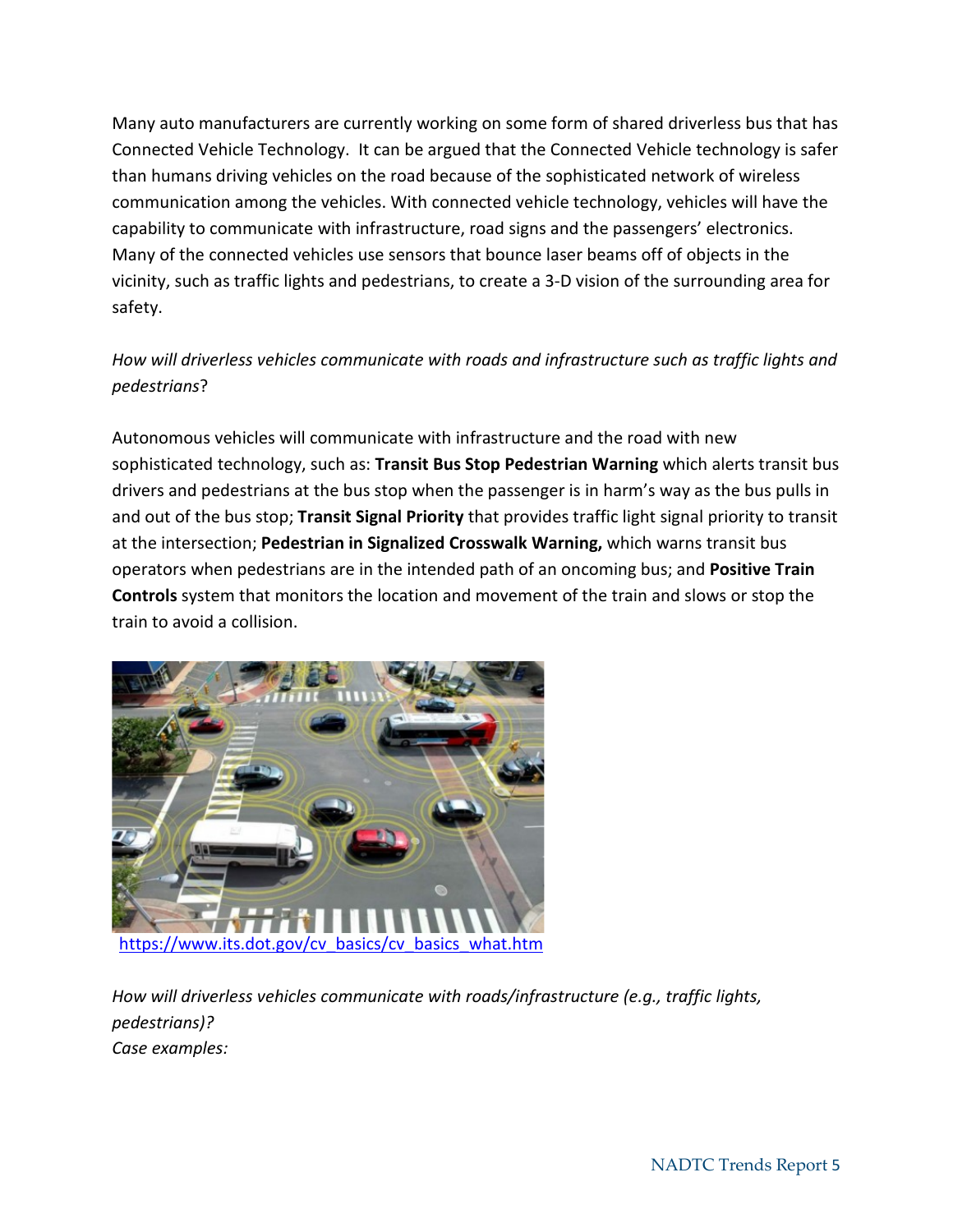### **Greater Cleveland Regional Transit Authority**

Greater Cleveland Regional Transit Authority has six test pilot buses with connected vehicle technology. On February 10, 2015, RTA received a 2.7 million dollar grant from FTA to test two (2) programs: the Enhanced Transit Safety Retrofit Package (E-TRP) and the Transit Bus Stop Pedestrian Warning (TSPW). The E-TRP program involves using vehicle-to-infrastructure (V2I) technology to avoid collisions with pedestrians in or near intersections and crosswalks, as well as vehicle-to-vehicle (V2V) technology to warn drivers when buses are about to be cut off. The V2V technology targets vehicles that drive up along the left side of a bus, and then make a right-hand turn in front of it. As of October 4, 2016, updated information on the status of the study is not currently available.

**University of Michigan in Ann Arbor** tested a driverless 15-passenger shuttle service on campus in June 2017. The GPS vehicle in a geofenced setting provided transportation to students and staff from one building to another within a two mile radius while driving with regular vehicles on the road.

**Navya**, a French start-up that makes driverless shuttles, has demonstrated its shuttle in downtown Las Vegas during the Consumer Electronics Show in January of 2017. Their ARMA driverless and electric public transport shuttles can carry up to 15 people at a top speed of 28 miles per hour. The plan is for the shuttles to have a regular route along Fremont Street between [Las Vegas Boulevard](https://techcrunch.com/2017/01/11/las-vegas-launches-the-first-electric-autonomous-shuttle-on-u-s-public-roads/) and Eighth Street.

**The New York City (NYC) Connected Vehicle Pilot Deployment (CVPD)** project plans to incorporate Connected Vehicle technology in taxis, buses, commercial fleet delivery trucks, city vehicles and 310 signalized intersections along major city streets. Sponsored by the U.S. Department of Transportation, this [pilot project](https://www.its.dot.gov/pilots/pilots_nycdot.htm) started September 1, 2016. The goal is to improve safety of travelers and pedestrians in the city.

## **Summary**

*Can driverless vehicles solve the problem of giving up the keys?*

It is yet to be determined. With new independence using driverless vehicles, people with mobility-related disabilities will be able to get to work, meet up with friends, attend worship service, and keep their medical appointments and not have to depend on friends and family to get around. They can summon a driverless shuttle to take them to their destination. This is a very exciting time in transportation and the future is bright with possibilities.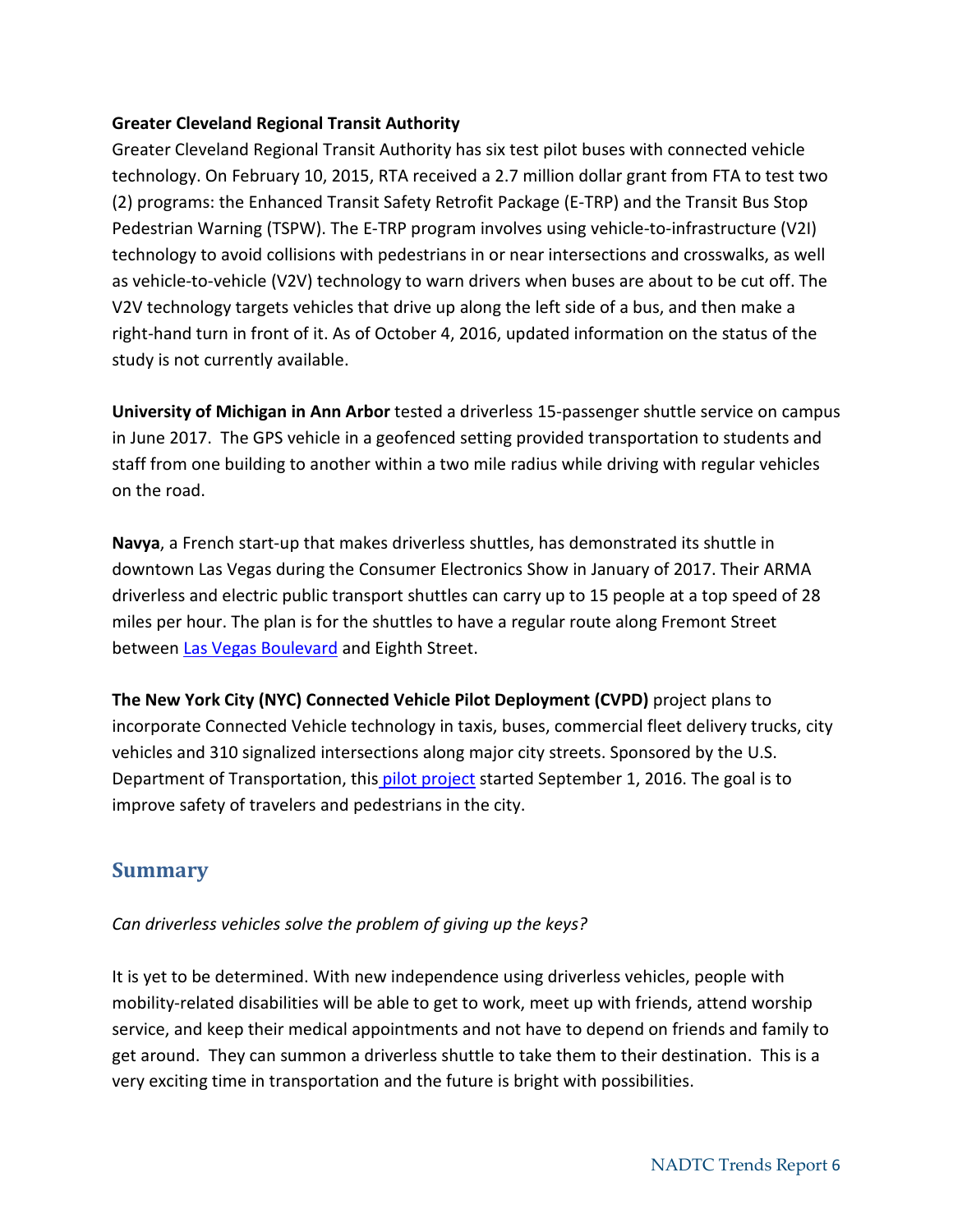### **Resources**

U.S. Department of Transportation (DOT) Connected Vehicle Program: [https://www.transportation.gov/briefing-room/us-dot-advances-deployment-connected](https://www.transportation.gov/briefing-room/us-dot-advances-deployment-connected-vehicle-technology-prevent-hundreds-thousands)[vehicle-technology-prevent-hundreds-thousands](https://www.transportation.gov/briefing-room/us-dot-advances-deployment-connected-vehicle-technology-prevent-hundreds-thousands) 

National Highway and Traffic Safety Administration (NHSTA): [https://www.nhtsa.gov/press](https://www.nhtsa.gov/press-releases/us-dot-advances-deployment-connected-vehicle-technology-prevent-hundreds-thousands)[releases/us-dot-advances-deployment-connected-vehicle-technology-prevent-hundreds](https://www.nhtsa.gov/press-releases/us-dot-advances-deployment-connected-vehicle-technology-prevent-hundreds-thousands)[thousands.](https://www.nhtsa.gov/press-releases/us-dot-advances-deployment-connected-vehicle-technology-prevent-hundreds-thousands) [https://www.nytimes.com/2014/11/09/automobiles/in-self-driving-cars-a](https://www.nytimes.com/2014/11/09/automobiles/in-self-driving-cars-a-potential-lifeline-for-the-disabled.html?mcubz=0)[potential-lifeline-for-the-disabled.html?mcubz=0](https://www.nytimes.com/2014/11/09/automobiles/in-self-driving-cars-a-potential-lifeline-for-the-disabled.html?mcubz=0)

Ruderman White Paper on Self-Driving Cars: [http://secureenergy.org/wp](http://secureenergy.org/wp-content/uploads/2017/01/Self-Driving-Cars-The-Impact-on-People-with-Disabilities_FINAL.pdf)[content/uploads/2017/01/Self-Driving-Cars-The-Impact-on-People-with-Disabilities\\_FINAL.pdf](http://secureenergy.org/wp-content/uploads/2017/01/Self-Driving-Cars-The-Impact-on-People-with-Disabilities_FINAL.pdf)